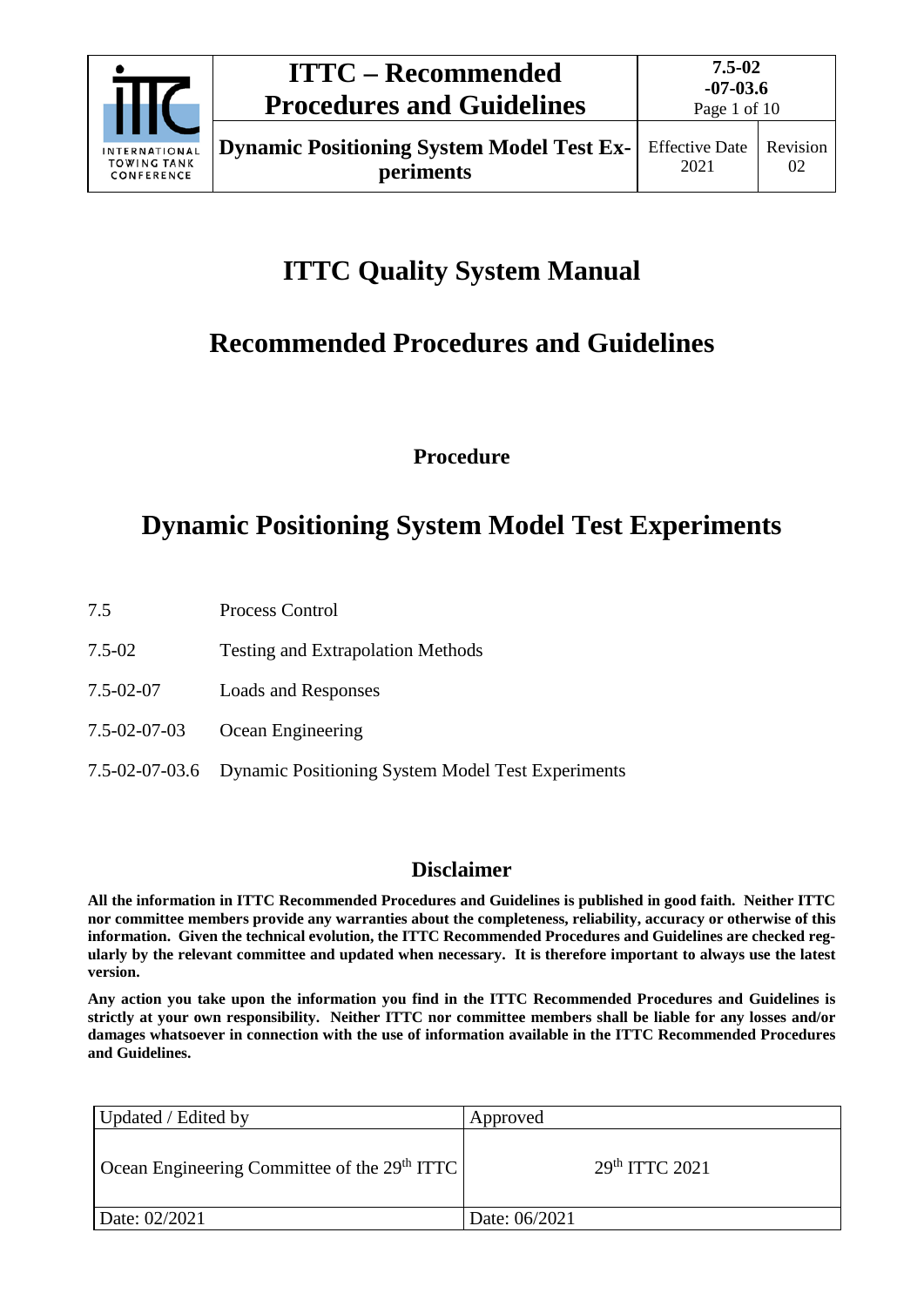

**Dynamic Positioning System Model Test Experiments**

## **Table of contents**

|    | <b>PURPOSE OF PROCEDURE3</b><br>1. |       |                                   |
|----|------------------------------------|-------|-----------------------------------|
| 2. |                                    |       |                                   |
|    | 2.1                                |       |                                   |
|    | 2.2                                |       | <b>Environmental Parameters4</b>  |
|    |                                    |       |                                   |
|    |                                    | 2.3.1 | Thruster-Current Interaction 4    |
|    |                                    | 2.3.2 | Thruster-Hull Interaction4        |
|    |                                    | 2.3.3 | Thruster-Thruster Interaction 5   |
|    |                                    | 2.3.4 | Thruster-Wave Interaction 5       |
|    |                                    | 2.3.5 | Ventilation and Ingestion of Air5 |
|    |                                    | 2.3.6 | Limitation on the Physical        |
|    |                                    |       | Characteristics of the Propulsion |
|    |                                    |       |                                   |
|    |                                    |       |                                   |
|    |                                    | 2.4.1 | State Estimation and Filtering6   |

|  | 3. DESCRIPTION OF PROCEDURE  7        |  |
|--|---------------------------------------|--|
|  |                                       |  |
|  | 3.2 Thruster System and Verification7 |  |
|  |                                       |  |
|  | 3.4 Data Reduction and Analysis 8     |  |
|  |                                       |  |
|  | 5. UNCERTAINTY ANALYSIS9              |  |
|  |                                       |  |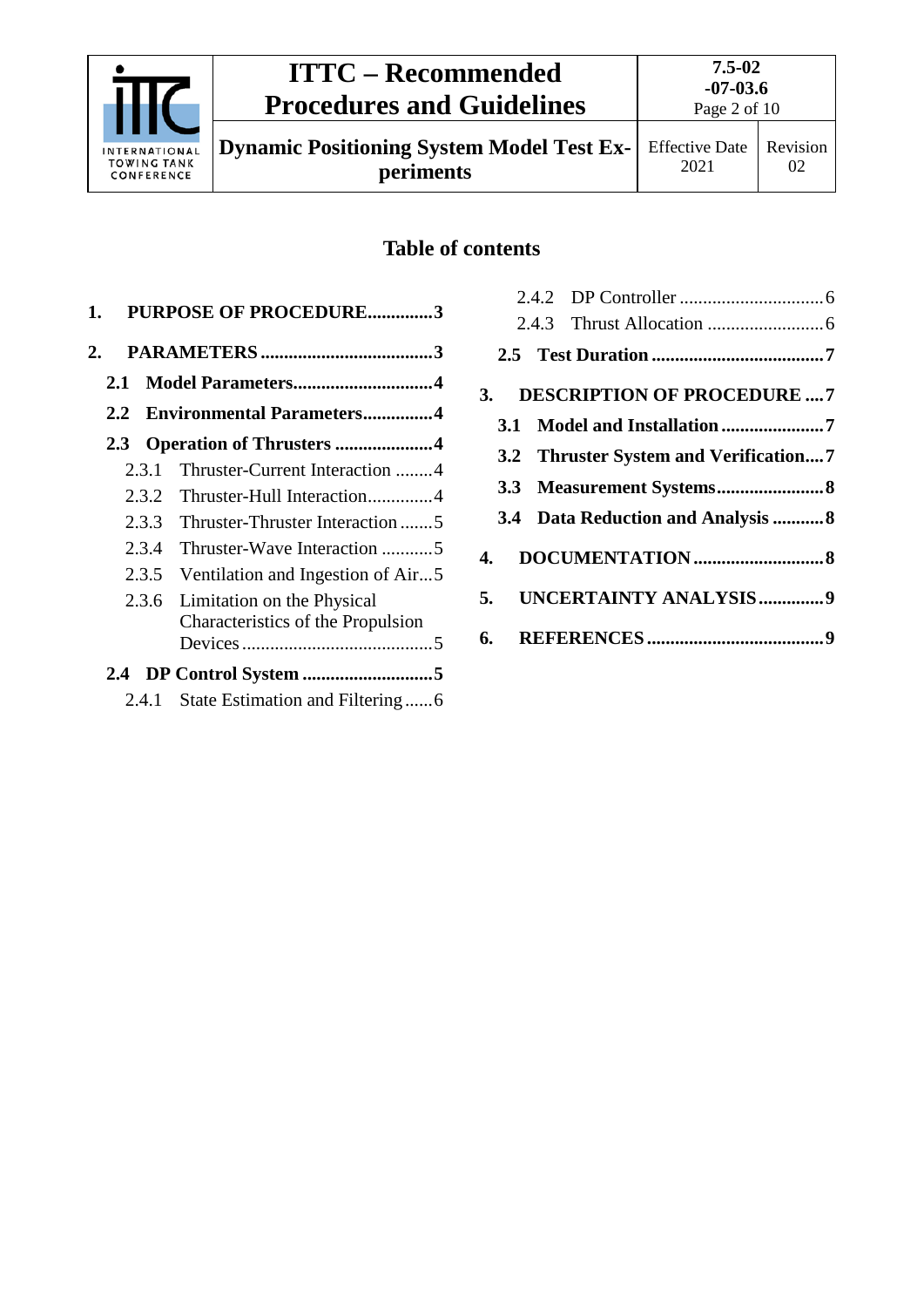

## **Dynamic Positioning System Model Test Experiments**

## <span id="page-2-0"></span>**1. PURPOSE OF PROCEDURE**

The purpose of this procedure is to ensure that model tests of dynamic positioning (DP) systems are conducted according to the best available techniques and to provide an indication of improvements that might be made. The DP systems addressed in this procedure have the main purpose of station-keeping. The procedure is also to ensure that any compromises inherent in dynamic positioning system tests are identified and their effects on the measured results are understood. In general, DP model tests are employed to investigate the effects arising from the simultaneous action of waves, wind and current, combined with multiple thrusters, and to provide systematic data for the development of reliable DP simulation tools (Sørensen, 2011).

The test methods and procedures strongly depend on the objectives and the focus of tests. If the focus, for instance, is on the global behaviour of a floating platform/ship in the horizontal plane, it is acceptable to make some simplifications on the thrusters. On the other hand, if the objective is to investigate the hydrodynamic interactions between thrusters, special attention must be paid to those thrusters. Coanda effect and the influence of the first-order wave motions on the behaviour of thrusters must be considered. Coanda effect is the phenomenon in which a jet flow attaches to a nearby surface and remains attached to it even when this surface curves away from the initial jet direction. All observed phenomena during the model tests shall be documented for further investigations.

For offloading approaching tests, where the model experiences large horizontal motions, the degradation of the environmental conditions due to the change of model position in the basin and reflection from the wall should be considered. Waves, wind and current are usually calibrated

in the test area of the basin. It should be noted that the set-up in offloading tests may cover a relatively large area and, therefore, the wind and wave conditions should be checked at several locations, in addition to the centre of the set-up. It is desirable to measure wind and waves in the surrounding areas where the model can possibly move, since the change of the nominal conditions would affect the DP behaviour. In tandem offloading tests, wind, current and wave shielding effects may affect the response of the DP shuttle tanker. These effects should be considered in both tests and simulations (de Wilde et al., 2010, Giorgiutti et al., 2015).

Model values, including the thruster forces, are scaled to full scale by applying Froude's law of similitude. Model tests of DP systems are typically conducted in the scale ratio between 40 and 60. In general, scale effects have a negligible effect on the overall response of the floaters in mooring and in DP model tests, especially for ship-shaped bodies. However, for slender column structures, such as semisubmersibles, special care should be taken in the extrapolation of drift forces which can be significantly influenced by viscous effects. In extreme waves, extrapolation of ventilation effects should be considered with care, making the applicable hypothesis clear.

## <span id="page-2-1"></span>**2. PARAMETERS**

In general, the following model test program should be carried out for floating structures equipped with DP systems:

- Resistance and propulsion tests to obtain reliable speed-power predictions.
- Wind tunnel tests to determine wind resistance coefficients.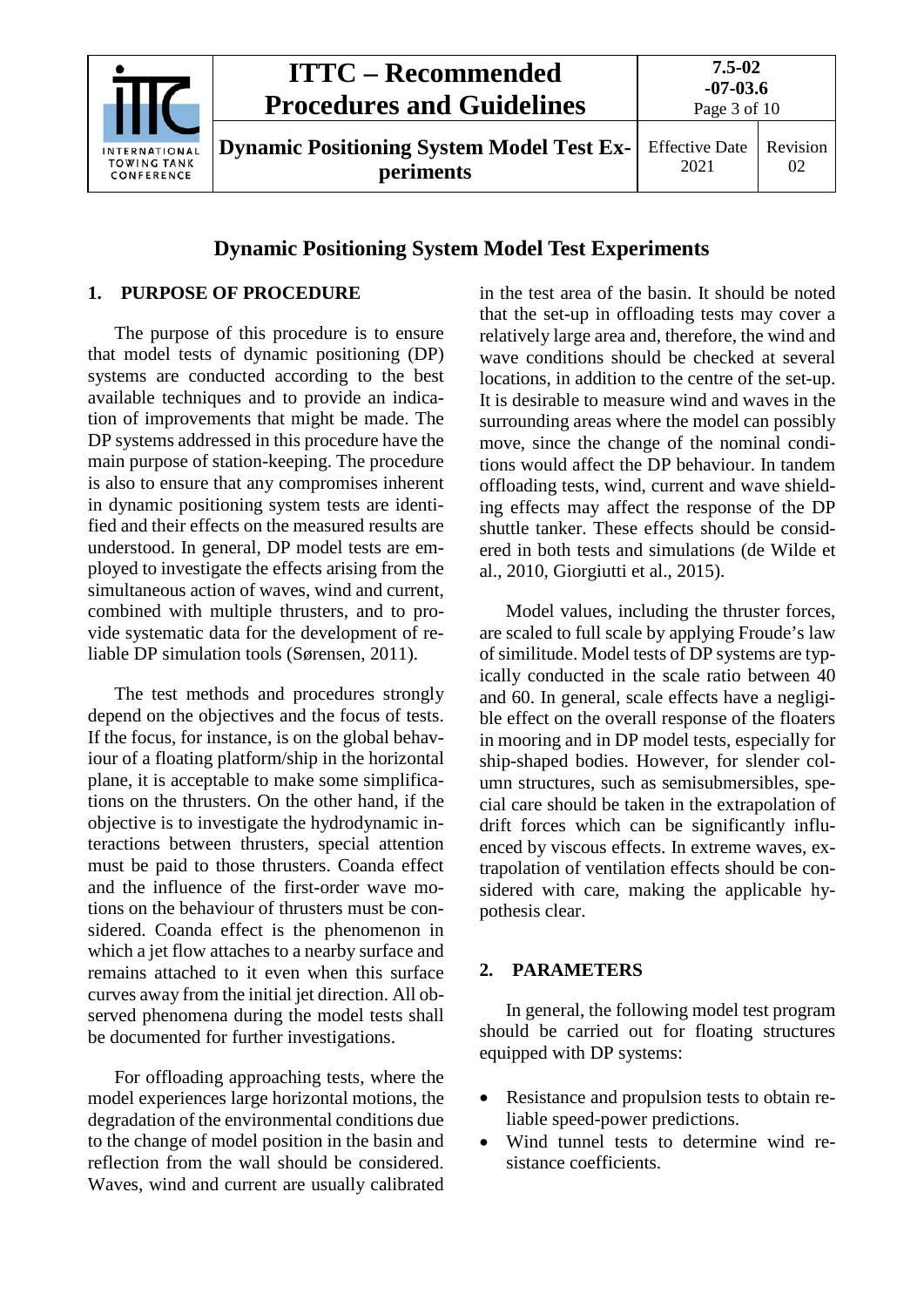

- Wind tunnel tests or towing tests to determine the current resistance coefficients.
- Thruster-hull interaction tests to determine thrust degradation.
- Thruster-current interaction tests.
- Thruster-thruster interaction tests to determine the performance of thrusters acting in the vicinity of other thrusters.
- In addition, dynamic thrust production, including force and direction subject to limitations in power plant, revolution speed (positive and negative), azimuth direction control, maximum azimuth speed, and maximum rate of change of thruster revolutions per second (RPS), should be addressed.

## <span id="page-3-0"></span>**2.1 Model Parameters**

The geometry of the model should be scaled according to Froude's law. Aspects on the preparation of the model are provided in Procedure 7.5-02-07-03.14 Floating Offshore Platform Model Construction.

## <span id="page-3-1"></span>**2.2 Environmental Parameters**

Parameters related to the simulation of environmental properties include water depth, basin dimensions, calibrated wave, current and wind characteristics, combined environmental characteristics and relative directions. Combined environmental conditions are described in Procedure 7.5-02-07-03.1 Floating Offshore Platform Experiments.

## <span id="page-3-2"></span>**2.3 Operation of Thrusters**

Thrusters are operated under complex conditions with respect to inflow and outflow, which affect the efficient operation of thrusters. In the operation of thrusters, the following aspects need to be accounted for: (1) thruster degradation due to current, (2) thruster-hull interaction (including Coanda effect), (3) thruster-thruster interaction, (4) thruster degradation due to interactions of the thruster flow with waves, and (5) limitation on the physical characteristics of the propulsion devices. Detailed discussion and relevant references on interactions and associated scale effects in DP systems can be found in ITTC (2014).

## <span id="page-3-3"></span>2.3.1 Thruster-Current Interaction

When thrusters are operated in current, the current affects the thruster-hull interaction due to changes in the flow direction and in the pressure field.

In low current velocity conditions, the influence of current in terms of relative current-drift velocity is not significant for azimuth thrusters and main propellers. For waterjet thrusters, it may also be assumed that the unit thrust is barely affected by the current flow over the inlet and outlet regions. For high relative current-drift velocities, i.e., high current conditions or forward speeds, greater thruster-current interaction effects may be expected. Model tests also show that the azimuth angle and the presence of other thrusters have a significant influence on the performance of the thruster under current inflow (Ottens and van Dijk, 2012, Li et al., 2018).

## <span id="page-3-4"></span>2.3.2 Thruster-Hull Interaction

Thrust degradation due to thruster-hull interaction depends on the hull shape and the location of the thruster. Friction, flow interactions between the thruster race and the hull, and the deflection of the thruster race in the presence of structural elements, i.e., the Coanda effect, will cause thrust losses. See, for instance, Cozijn and Hallmann (2014), Tiana and Kinnas (2014).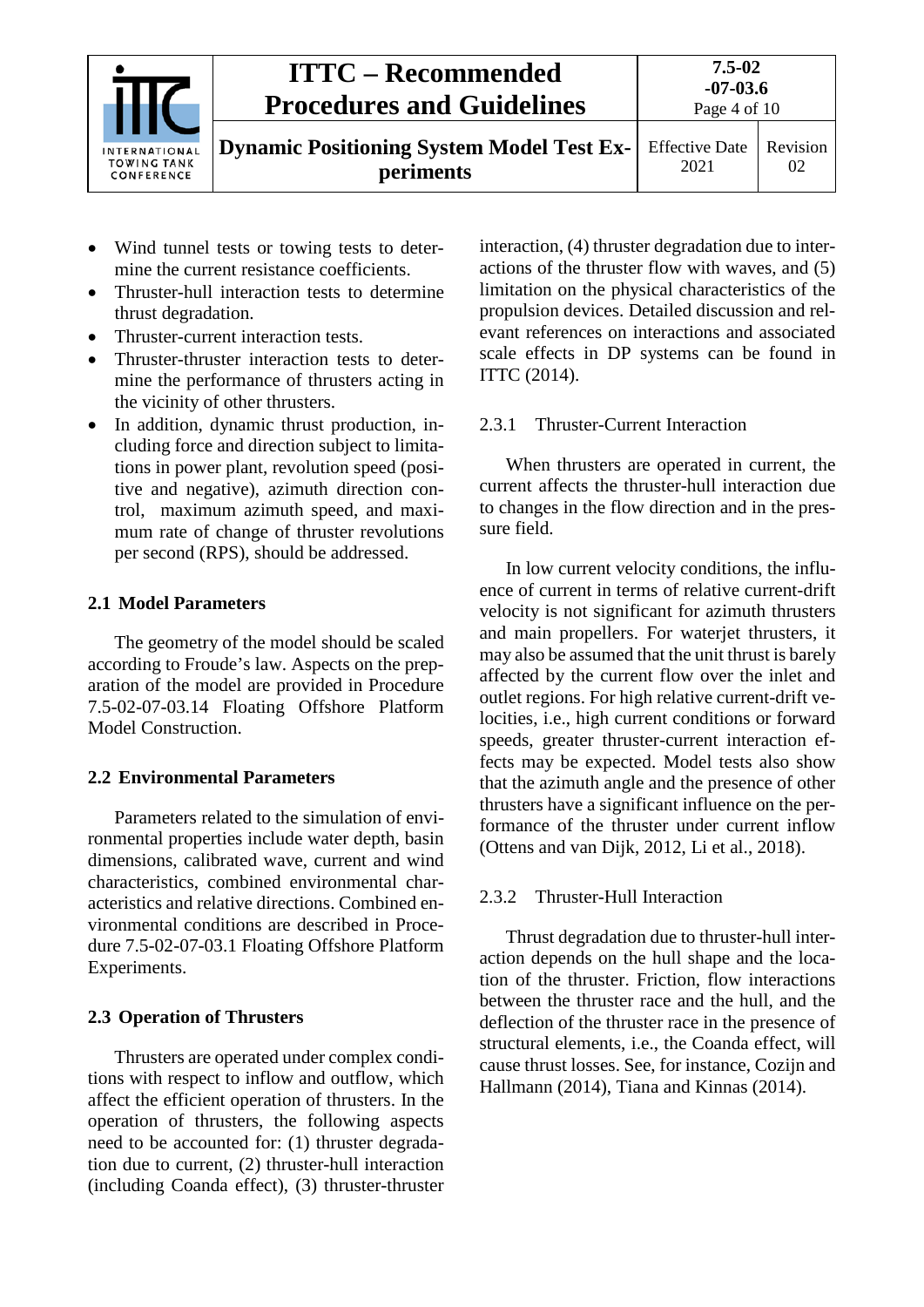

### <span id="page-4-0"></span>2.3.3 Thruster-Thruster Interaction

The thruster-thruster interaction always leads to thrust degradation, which occurs when:

- the jet flow of one thruster interacts with another thruster
- as a consequence of the Coanda effect, one thruster race may be deflected and flow over another thruster. For semi-submersibles, the Coanda effect should include the flow against the opposite pontoon.

The most effective way to avoid or minimize the thruster degradation is to avoid the jet of one thruster interfering with other thrusters. Except for the case of the Coanda effect, this can be achieved by specifying forbidden operational regions in the thrust allocation algorithms of the DP system. These conditions should be clearly reported.

### <span id="page-4-1"></span>2.3.4 Thruster-Wave Interaction

The thruster-wave interaction can be in the form of:

- degradation due to the oscillating flow caused by waves
- ventilation
- ingestion of air

The wave-induced oscillatory flow motion in the proximity of the inlet region of a thruster and/or a main propeller modifies the pressure field, affects the generated thrust, and leads to degradation. These conditions should be clearly reported.

#### <span id="page-4-2"></span>2.3.5 Ventilation and Ingestion of Air

Ventilation occurs when a thruster or a propeller partially or totally emerges. A heavy loaded propeller/thruster may experience a decrease in pressure on the propeller/thruster blades, especially when the effective submergence of the propeller becomes small due to the relative vertical motion of the platform/ship in waves. The decrease in pressure can lead to air suction when the propeller is operated in the proximity of the free surface.

Ventilation can cause sudden changes in thrusters' torque and power, leading to thruster racing – a rapid increase in RPS when the thruster is partially or completely out of water (due to the relative vertical motion in waves). These conditions should be clearly reported.

<span id="page-4-3"></span>2.3.6 Limitation on the Physical Characteristics of the Propulsion Devices

Degradation in the dynamic thrust production, including force and direction, may appear due to limitations in power plant, revolution speed (positive and negative), azimuth direction control, maximum azimuth speed, and maximum rate of change of thrusters' RPS. Degradation is also caused by viscous effects that may occur in thruster operation such as thrusterthruster, thruster-hull, thruster-current, thrusterwave and other interactions. All these interactions are accounted as thrust deductions. Viscous thrust degradation should be carefully analysed, especially when extrapolation from model to full scale is to be performed.

#### <span id="page-4-4"></span>**2.4 DP Control System**

The DP control system involves DP controller, filter and thrust allocation.

The control algorithm of a DP system has several functions and the control modes are dependent on the particular marine operation and the vessel/platform type. The DP functions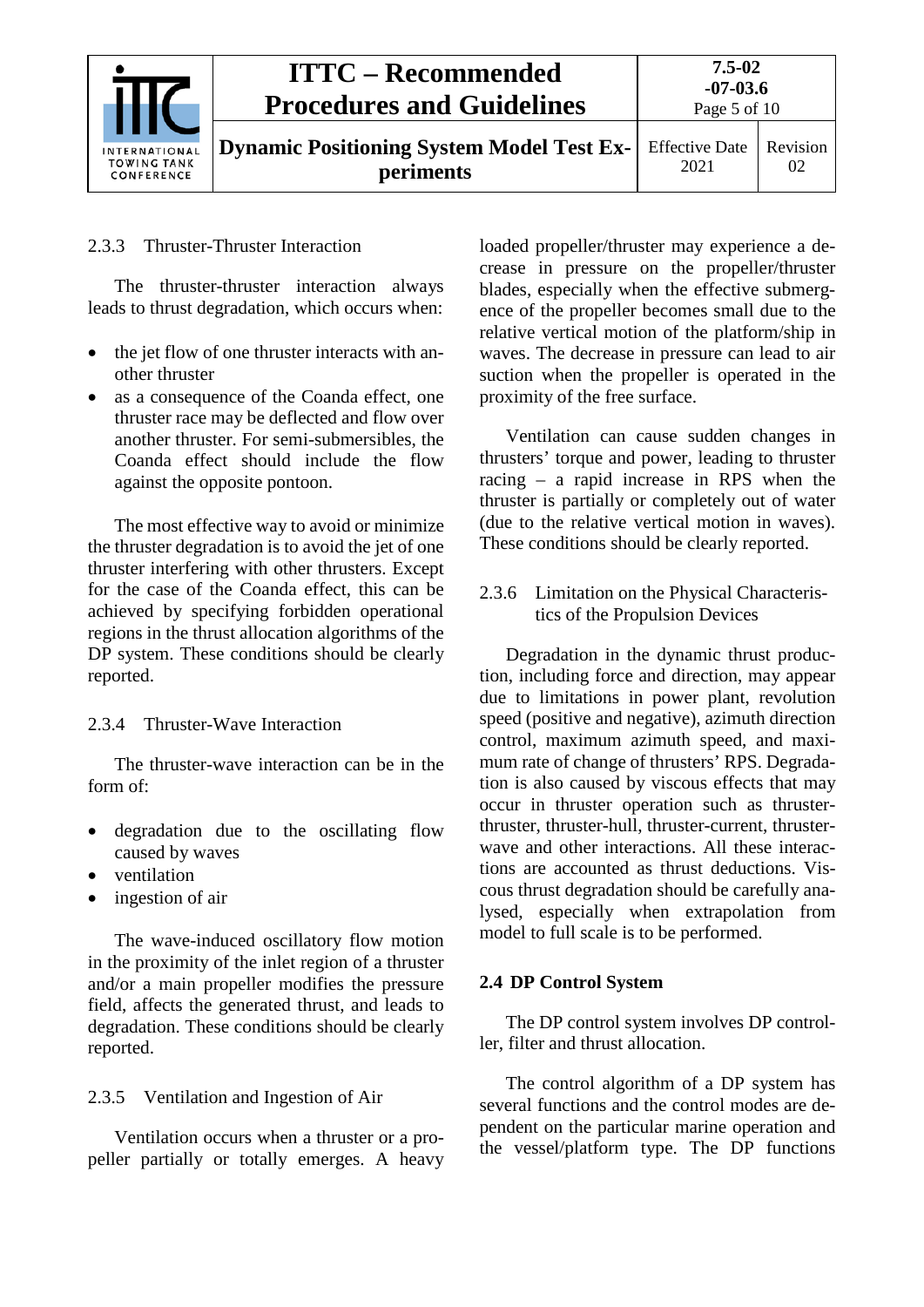

should be determined according to the specifications of the full-scale system. The control algorithm should filter the first-order wave induced motions to ensure that thrusters only counteract low-frequency and mean environmental disturbance components, avoiding excessive thrust modulations.

The control algorithm accounts for instantaneous wind forces and moments based on measurements of wind speed and directions. It determines the horizontal thruster forces and the yaw moment necessary to regain position and distributes the required thruster forces over the available thruster system.

#### <span id="page-5-0"></span>2.4.1 State Estimation and Filtering

An observer is the state estimation of position and velocity and sensor noise filtering. The observer can be a Kalman filter or a nonlinear passive observer. The filtering of motions is important to increase control efficiency. The Kalman filter is an estimator that minimizes errors covariance under the assumption of a statistical knowledge of noise processes (Kalman, 1960, Kalman and Bucy, 1961, Balchen et al., 1980, Sørensen et al., 1996). Nonlinear passive observers may also be used for state estimation and filtering (Fossen and Strand, 1999, Besançon, 2007).

#### <span id="page-5-1"></span>2.4.2 DP Controller

There are many linear and nonlinear controllers. The proportional-integral-derivative (PID) and the linear quadratic regulator (LQR) controllers are commonly used. The required thrust can be calculated as a single-input-single-output (SISO) control (Fay, 1990, Partington, 2004). For instance, a PID multivariable controller for surge, sway and yaw may be modelled as:

$$
\begin{aligned}\n\begin{cases}\nT_x \\
T_y \\
T_z\n\end{cases} \\
&= \begin{bmatrix}\nD_x & P_x & 0 & 0 & 0 & 0 & I_x & 0 & 0 \\
0 & 0 & D_y & P_y & 0 & 0 & 0 & I_y & 0 \\
0 & 0 & 0 & 0 & D_\psi & P_\psi & 0 & 0 & I_\psi\n\end{bmatrix} \vec{e} \\
&= \begin{bmatrix}\n0 & 0 & 0 & 0 & D_\psi & P_\psi & 0 & 0 & I_\psi\n\end{bmatrix} \vec{e} \\
&= \begin{bmatrix}\n0 & 0 & 0 & 0 & D_\psi & P_\psi & 0 & 0 & I_\psi\n\end{bmatrix} \vec{e} \\
&= \begin{bmatrix}\n0 & 0 & 0 & 0 & D_\psi & P_\psi & 0 & 0 & I_\psi\n\end{bmatrix} \vec{e} \\
&= \begin{bmatrix}\n0 & 0 & 0 & 0 & D_\psi & P_\psi & 0 & 0 & I_\psi\n\end{bmatrix} \vec{e} \\
&= \begin{bmatrix}\n0 & 0 & 0 & 0 & D_\psi & P_\psi & 0 & 0 & I_\psi\n\end{bmatrix} \vec{e} \\
&= \begin{bmatrix}\n0 & 0 & 0 & 0 & D_\psi & P_\psi & 0 & 0 & I_\psi\n\end{bmatrix} \vec{e} \\
&= \begin{bmatrix}\n0 & 0 & 0 & 0 & D_\psi & P_\psi & 0 & 0 & I_\psi\n\end{bmatrix} \vec{e} \\
&= \begin{bmatrix}\n0 & 0 & 0 & 0 & D_\psi & P_\psi & 0 & 0 & I_\psi\n\end{bmatrix} \vec{e} \\
&= \begin{bmatrix}\n0 & 0 & 0 & 0 & D_\psi & P_\psi & 0 & 0 & I_\psi\n\end{bmatrix} \vec{e} \\
&= \begin{bmatrix}\n0 & 0 & 0 & 0 & D_\psi & P_\psi & 0 & 0 & I_\psi\n\end{bmatrix} \vec{e} \\
&= \begin{bmatrix}\n0 & 0 & 0 & 0 & D_\psi & P_\psi & 0 & 0 & I_\psi\n\end{bmatrix} \vec{e} \\
&= \begin{bmatrix}\n0 & 0 & 0 & 0 & D_\psi & P_\psi & 0 & 0 & I_\psi\n\end{bmatrix} \vec{e} \\
&= \begin{bmatrix}\n0 & 0 & 0 & 0 & D_\psi & P_\psi & 0
$$

where:

$$
\vec{e}^T = \begin{cases} \dot{e}_x & e_x & \dot{e}_y & e_y & \dot{e}_\psi & e_\psi \end{cases} \quad \int e_x dt \quad \int e_y dt \quad \int e_\psi dt \}
$$

is the vector of motions composed of the motions in surge  $(e_x)$ , sway  $(e_y)$ , yaw  $(e_y)$ , and their corresponding derivatives and integrals. *T*x, *T*y, and  $T_z$  are the thrusts and moment of the propulsors in surge, sway and yaw, respectively.  $P_X$ ,  $P_Y$ and  $P_{\psi}$  are the proportional gain factors,  $I_X$ ,  $I_Y$ and  $I_{\psi}$  are integral gain factors, and  $D_{X}$ ,  $D_{Y}$  and  $D_{\psi}$  are derivative gain factors.

The LQR controller involves an algorithm that minimizes a cost function with weighting factors (Halvorsen, 2008). Lately, nonlinear DP controllers have also been implemented by DP vendors (Torsetnes et al., 2004). Alternative control strategies can be applied to tandem offloading DP operations. In these cases, position error tolerance windows can be considered in the DP control.

#### <span id="page-5-2"></span>2.4.3 Thrust Allocation

Thrust allocation is an essential part of the DP control system. Thrust allocation requires a set of equations to distribute horizontal forces and moment among thrusters (Johansen and Fossen, 2013, Arditti et al. (2014).

The thrust allocation process may involve azimuth thrusters, tunnel thrusters, main thrusters and rudders. For azimuth thrusters, the thrust forces as well as the azimuth angles should be determined.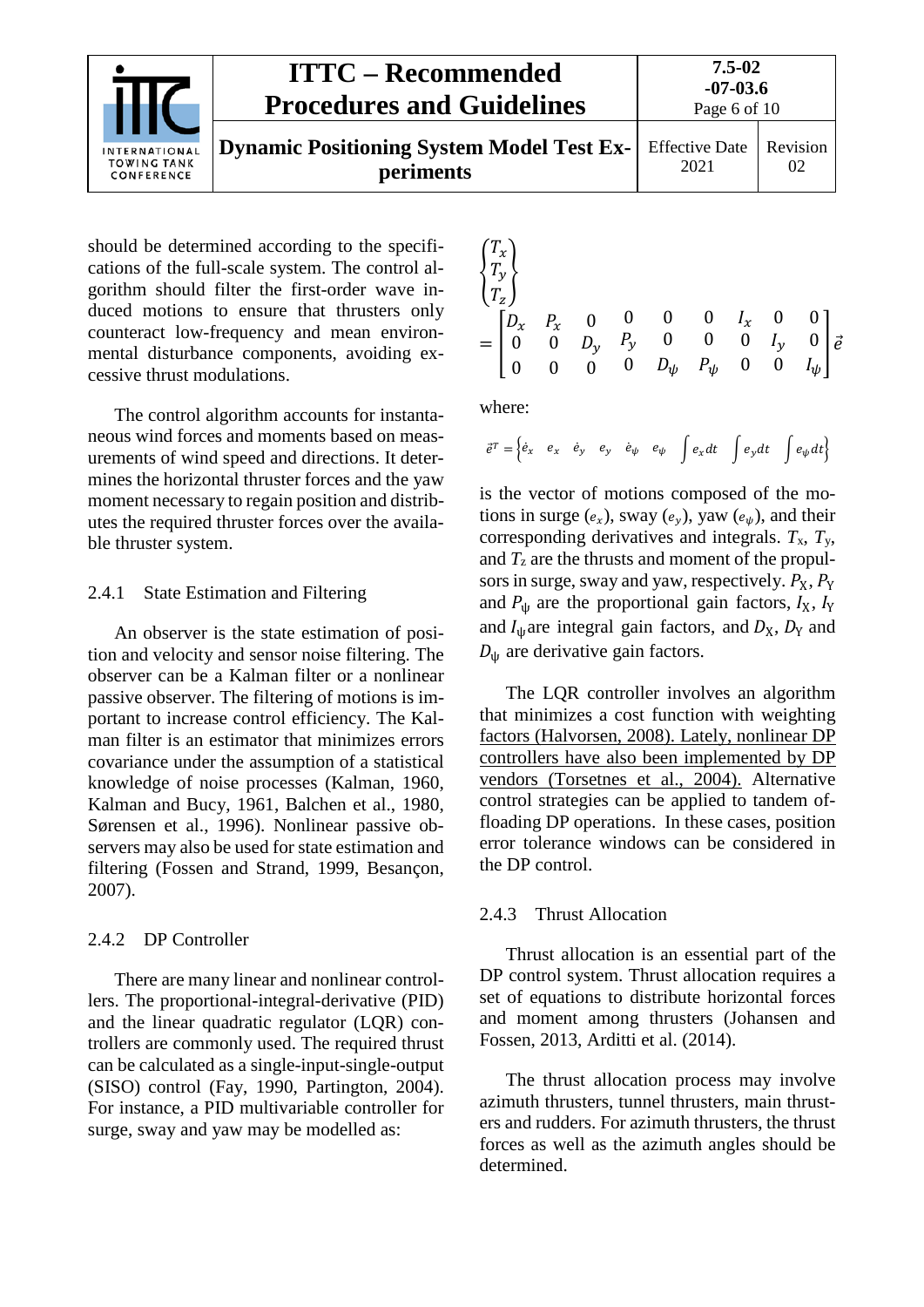|                                                   | <b>ITTC – Recommended</b><br><b>Procedures and Guidelines</b> | 7.5-02<br>$-07-03.6$<br>Page 7 of 10 |                |
|---------------------------------------------------|---------------------------------------------------------------|--------------------------------------|----------------|
| INTERNATIONAL<br><b>TOWING TANK</b><br>CONFERENCE | <b>Dynamic Positioning System Model Test Ex-</b><br>periments | <b>Effective Date</b><br>2021        | Revision<br>02 |

The lateral thrusters can be grouped close together in one forward and one aft location. The Lagrange multiplier method with penalty functions is usually implemented.

The thrust allocation logic considers the limitation of actual thruster capabilities, the forbidden zones of azimuth thrusters, and the failure of thrusters.

The selected thrust allocation algorithm should be well documented as this will have a major impact on the extrapolation of the static and dynamic DP capability to that in full scale. It should be noted that the control system and the thrust allocation algorithm usually differ from the full-scale specifications. The DP control algorithm has limited information about thruster effects such as saturations, limited rate of rotation of variable-direction thrusters, or systematic effects, for instance, singular thruster configurations (Veksler et al., 2016). Efforts should be made to match the full-scale system and algorithm as close as possible to avoid, for example, position loss.

## <span id="page-6-0"></span>**2.5 Test Duration**

Test duration is dependent on the requirements of a specific model test. For instance, for DP tests to assess the capabilities of a large tanker under waves, wind and current, the test duration corresponded to 1.5 hours full-scale (Pinkster and Nienhuis, 1986).

## <span id="page-6-2"></span><span id="page-6-1"></span>**3. DESCRIPTION OF PROCEDURE**

## **3.1 Model and Installation**

The model should be prepared with the propulsion devices, thrusters such as tunnel thrusters and azimuth thrusters, rudders, and the control system.

The DP control system requires electronic and mechanical devices to be positioned inside the hull or above main deck. The design of the model must consider the effect of these devices on the model's internal arrangement and loading conditions. Due to the volume restrictions and the size of the devices, some changes in positions and diameters of thrusters may be necessary. Some simplifications in cases of multiple devices, for example, two bow thrusters modelled as one, are acceptable. Significant scale effects may be expected when large deviations/simplifications are adopted due to, for instance, not accurate representation of thrusterhull, thruster-thruster or thruster-current/wave interactions.

Details on the model preparation, ballasting and tolerances can be found in Guideline 7.5-02- 07-03.16 Model Construction of Offshore Systems.

The as-built model shall be documented.

## <span id="page-6-3"></span>**3.2 Thruster System and Verification**

The thruster system consists of main propellers, rudders and thrusters.

Prior to installing the thrusters on the model, their open-water characteristics should be available. For each thruster, its thrust-RPS relationship may be determined by carrying out openwater thruster tests at zero forward speed according to Procedure 7.5-02-03-02.1 Open Water Tests or other means.

In order to determine the thruster-hull and the thruster-thruster interaction effects on the DP system, thruster interaction tests may be conducted beforehand. These tests are typically carried out on a captive model in calm water. The total loads on the vessel are measured and compared with the open-water results.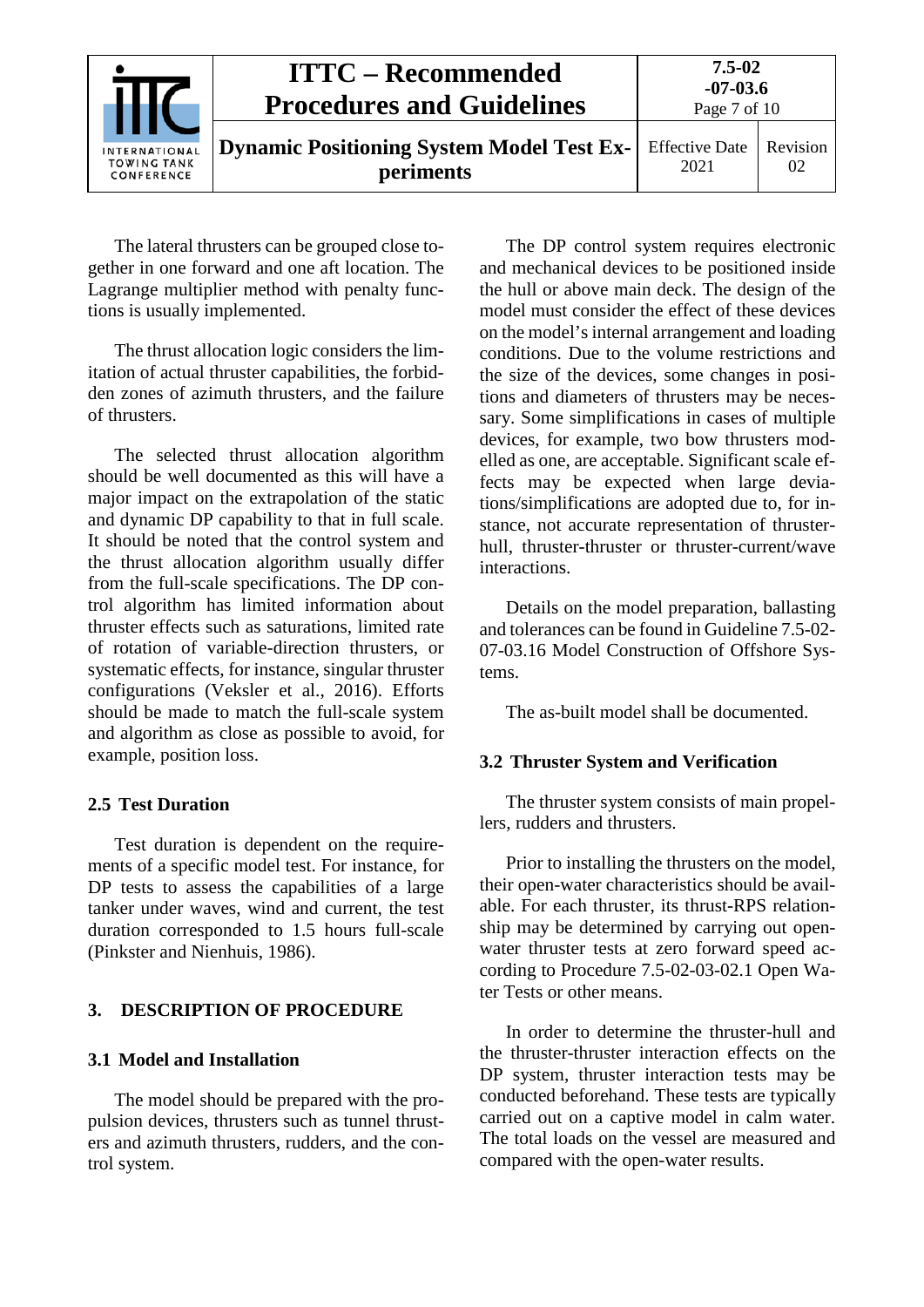

The azimuth angle or rudder angle should be varied by the controller according to the calculated value.

The response of the thruster system to the controller in terms of RPS and angle needs to be verified prior to tests.

## <span id="page-7-0"></span>**3.3 Measurement Systems**

The main measured quantities include:

- 6 DOF motions of the model
- Wave elevations, wind and current velocities
- RPMs of thrusters
- Azimuth angles of thrusters

Model motions are measured by optical position systems or inertial positioning systems. A basin-fixed coordinate system is typically used for model's position tracking and a model-fixed system is used for motion measurements.

Velocities may be calculated as time derivatives of positions. Wave elevations are measured by wave probes at various locations in the basin. Wind velocity needs to be measured on the model or at a fixed location in the basin, close to the model.

The thruster system is driven by electric motors which are controlled by the DP controller. The propeller rate of revolution measured by tachometers is used as a feedback. The azimuth and rudder angle are measured directly.

Propeller thrust and torque may be measured. It is also desirable to measure the delivered thrust and torque for each thruster, especially for investigations on thruster-thruster and hullthruster interactions.

## <span id="page-7-1"></span>**3.4 Data Reduction and Analysis**

Test data for a DP system in regular and irregular waves including the thruster data should be subjected to analyses described in Procedure 7.5-02-07-03.2 Analysis Procedure for Model Tests in Regular Waves and Procedure 7.5-02- 07-03.13 Analysis Procedure for Model Tests in Irregular Waves.

## <span id="page-7-2"></span>**4. DOCUMENTATION**

A report on the DP test should contain at least the following information:

- List of test objectives
- Summary of the test
- Description of test facilities and instruments
- Basic assumptions, coordinate systems and sign convention;
- Model description including balancing report
- Description of experimental set-up
- Description of DP system, its control and calibration
- Target and actual environmental conditions, calibration procedures and results
- Instrumentation calibration procedures, results, and statement sheets
- Description of test program, procedures and parameters
- Description of data acquisition and data analysis procedures
- Analysis about the accuracy and uncertainty estimations
- Tabulated and graphical results for DP capability

The test report should also include photographs.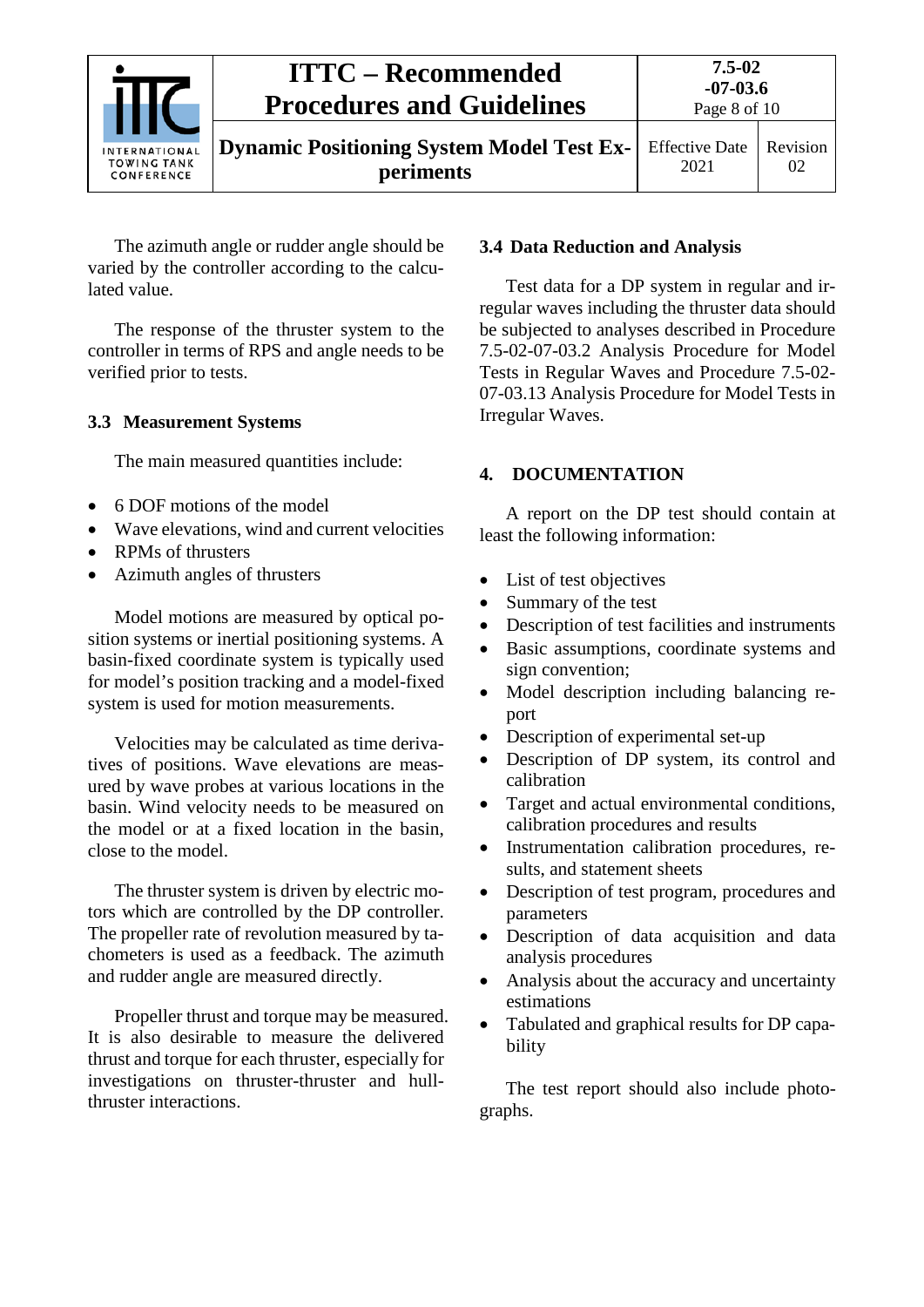| INTERNATIONAL<br><b>TOWING TANK</b><br>CONFERENCE | <b>ITTC – Recommended</b><br><b>Procedures and Guidelines</b> | $7.5 - 02$<br>$-07-03.6$<br>Page 9 of 10 |                |
|---------------------------------------------------|---------------------------------------------------------------|------------------------------------------|----------------|
|                                                   | <b>Dynamic Positioning System Model Test Ex-</b><br>periments | <b>Effective Date</b><br>2021            | Revision<br>02 |

## <span id="page-8-0"></span>**5. UNCERTAINTY ANALYSIS**

Many parameters cause uncertainties in dynamic positioning tests. Sources of uncertainties can be found in Qiu et al. (2014).

Furthermore, uncertainty analysis should be performed in accordance with Procedure 7.5-02- 01-01 Guide to the Expression of Uncertainty in Experimental Hydrodynamics and Procedure 7.5-02-06-05 Uncertainty Analysis for Free Running Manoeuvring Model Tests.

## <span id="page-8-1"></span>**6. REFERENCES**

- Arditti, F., Cozijn J.L., van Daalen, E.F.G., 2014. "An advanced thrust allocation algorithm for DP applications, taking into account interaction effects and physical limitations", Proceedings of the ASME 33rd International Conference on Ocean, Offshore and Arctic Engineering, San Francisco, USA.
- Balchen, J.G., Jenssen, N.A., Mathisen, E. and Sælid, S., 1980. "A dynamic positioning system based on Kalman filtering and optimal control", Modeling, Identification and Control, vol. 1 (3), pp. 135-163.
- Besançon, G., 2007, Nonlinear observers and applications, vol. 363, Springer-Verlag Berlin Heidelberg.
- Cozijn, J.L., Hallmann, R., 2014. "Thruster-interaction effects on a DP shuttle tanker, Wave flow measurements of the main propeller and bow tunnel thrusters", Proceedings of the ASME 33rd International Conference on Ocean, Offshore and Arctic Engineering, San Francisco, USA.
- Faÿ, H., 1990, Dynamic Positioning Systems: Principles, Design, and Applications. Editions OPHRYS.
- Fossen, T.I. and Strand, J.P., 1999, "Passive nonlinear observer design for ships using Lyapunov methods: full-scale experiments with a supply vessel", Automatica, 35(1), pp. 3-16.
- Giorgiutti, Y., Rezende, F. C., Boulland, J., Rodrigo Araujo, R., 2015. "The impact of multi-body operations on DP capability", Proceedings of the ASME 34th International Conference on Ocean, Offshore and Arctic Engineering, St. John's, Canada.
- Halvorsen, H., 2008, "Dynamic Positioning for Unmanned Surface Vehicles", Master's Thesis - Department of Engineering Cybernetics, Norwegian University of Science and Technology.
- ITTC, 2014, "The Ocean Engineering Committee - Final Report and Recommendations to the 27th ITTC", Proceedings of the  $27<sup>th</sup>$  International Towing Tank Conference (ITTC), Copenhagen, Denmark.
- Johansen, T.A, Fossen, T.I., 2013. "Control allocation – A survey", Automatica, vol. 49, pp 1087-1103.
- Kalman, R. E., 1960, "A new approach to linear filtering and prediction problems", ASME. J. Basic Eng., vol. 82(1), pp. 35-45.
- Kalman, R.E.; Bucy, R.S., 1961, "New Results in Linear Filtering and Prediction Theory", Journal of Basic Engineering, vol. 83, pp. 95-108.
- Li, B., Wang, L., Wang, X., Xu, S., Li, X., 2018, "Estimation of Thruster-thruster/current Interaction in a Dynamic Positioning System through Supervised Learning with Neural Networks", Proceedings of the Twentyeighth (2018) International Ocean and Polar Engineering Conference, Sapporo, Japan.